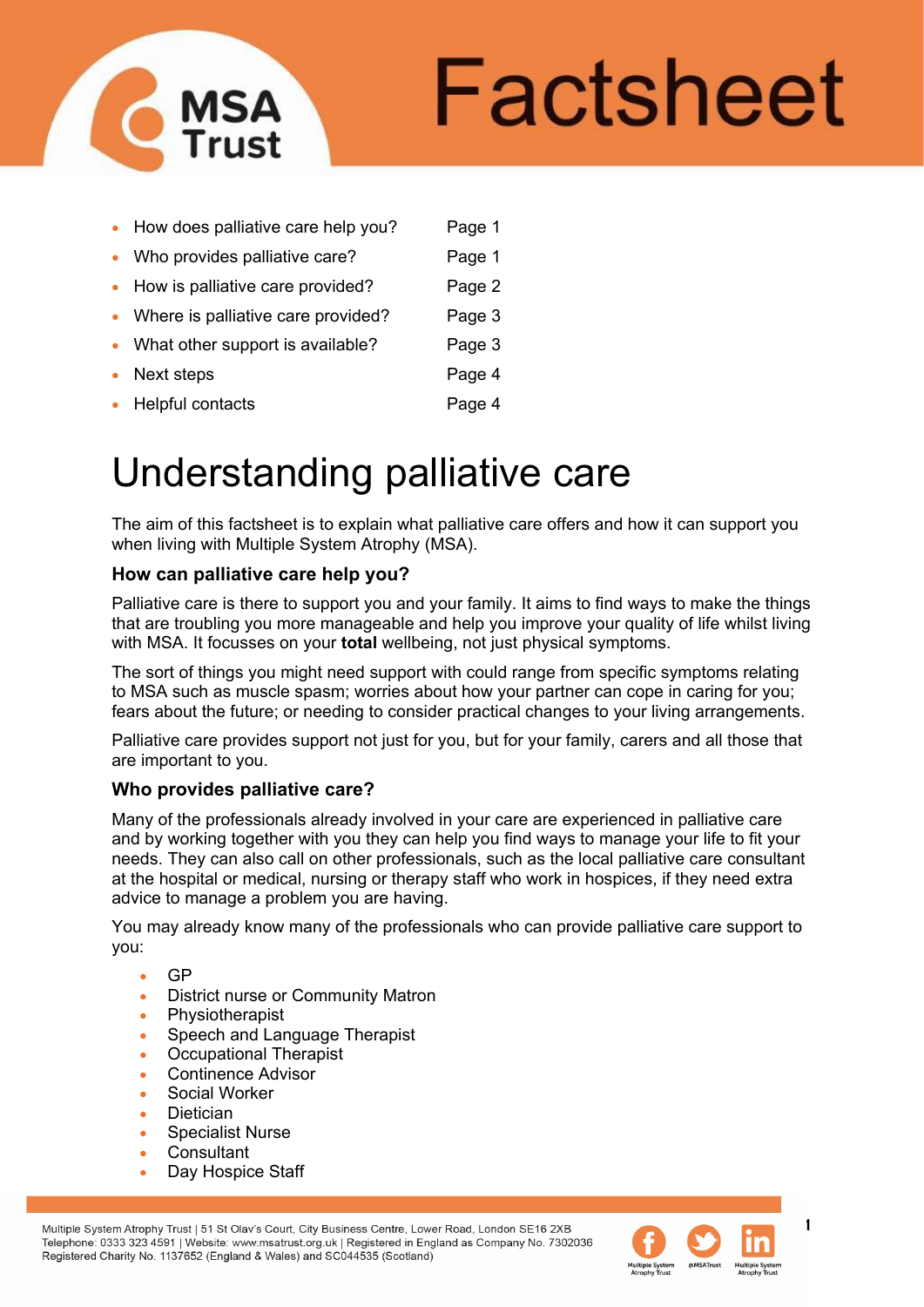Understanding Palliative Care

- **Psychologist**
- Counsellor

These professionals have a wealth of knowledge and experience. If you are struggling to cope with a situation related to your MSA or, for example have a new symptom or treatment that is not working, then do ask one of the professionals involved for advice. If they are not able to help they should be able to refer you to another professional who may be more expert for the issue you have.

Much of the work done by GPs, District Nurses and Community Matrons is related to palliative care. However, MSA is a complex and rare condition so they may not initially appreciate that giving you palliative care support will best address the concerns and symptoms caused by your MSA. Be honest about your needs and use the MSA Trust resources and MSA Nurse Specialists support if you feel more information is needed.

Help from Occupational Therapists, Physiotherapists and Speech and Language Therapists can make a real difference in supporting you to manage your personal care and to maintain social interactions. These professionals can support you to set and achieve goals that are personal to you, in order to maximise your enjoyment and quality of life within your abilities.

Many people incorrectly think that Hospices only provide support at the end of life but their main focus is on quality of life. They provide many services which may include inpatient beds, outpatient clinics, and day services as well as visiting teams that will support you at home or in a care home (often called Hospice at Home). Hospices also support carers, family members and close friends, both during a person's illness and following bereavement.

# **How is palliative care provided?**

Most often palliative care is provided through a team approach involving the range of professionals already mentioned. These professionals can help you identify the things that you enjoy doing and are important to you. For example, you might have previously enjoyed meeting friends for a meal, but may have become reluctant to do this since being diagnosed with MSA.

The team of professionals around you will help you to join in with your friends. They can show you different ways of doing things that will not draw attention to yourself and can provide simple aids and equipment that will make things easier. They can also help you find practical ways to explain to friends the difficulties you experience, so allowing them to help you.

Allowing other people, such as your partner or carer, to assist you with things that are difficult can help you preserve your energy to do things that make you feel good and are enjoyable. In simple terms you may want to reflect on the fact that if the situation was reversed you would want to help them and seeing you more able to cope and enjoying yourself is rewarding for them too.

If your symptoms are making life more difficult, such as fatigue, pain or muscle spasm, then your GP or Consultant can offer options to improve these. This might include medications or working with Physiotherapists or Occupational Therapists to see if different postural support, chairs or pressure relieving aids may help.

As part of MSA it is common to experience low mood or anxiety. If you feel your mood is low it is important you talk to your Specialist Nurse, GP or Consultant. They may access support for you from a counsellor or psychologist to help you address negative thoughts and to help you talk with your family about how you are feeling. In addition, there are often medications that can make a real difference in improving general mood.

Within palliative care services there are usually specialist Social Workers, Counsellors and volunteer befrienders, all of whom can be very helpful as a 'listening ear' where you can offload pent up feelings and emotions which you and your carer may not want to 'burden' each other with.

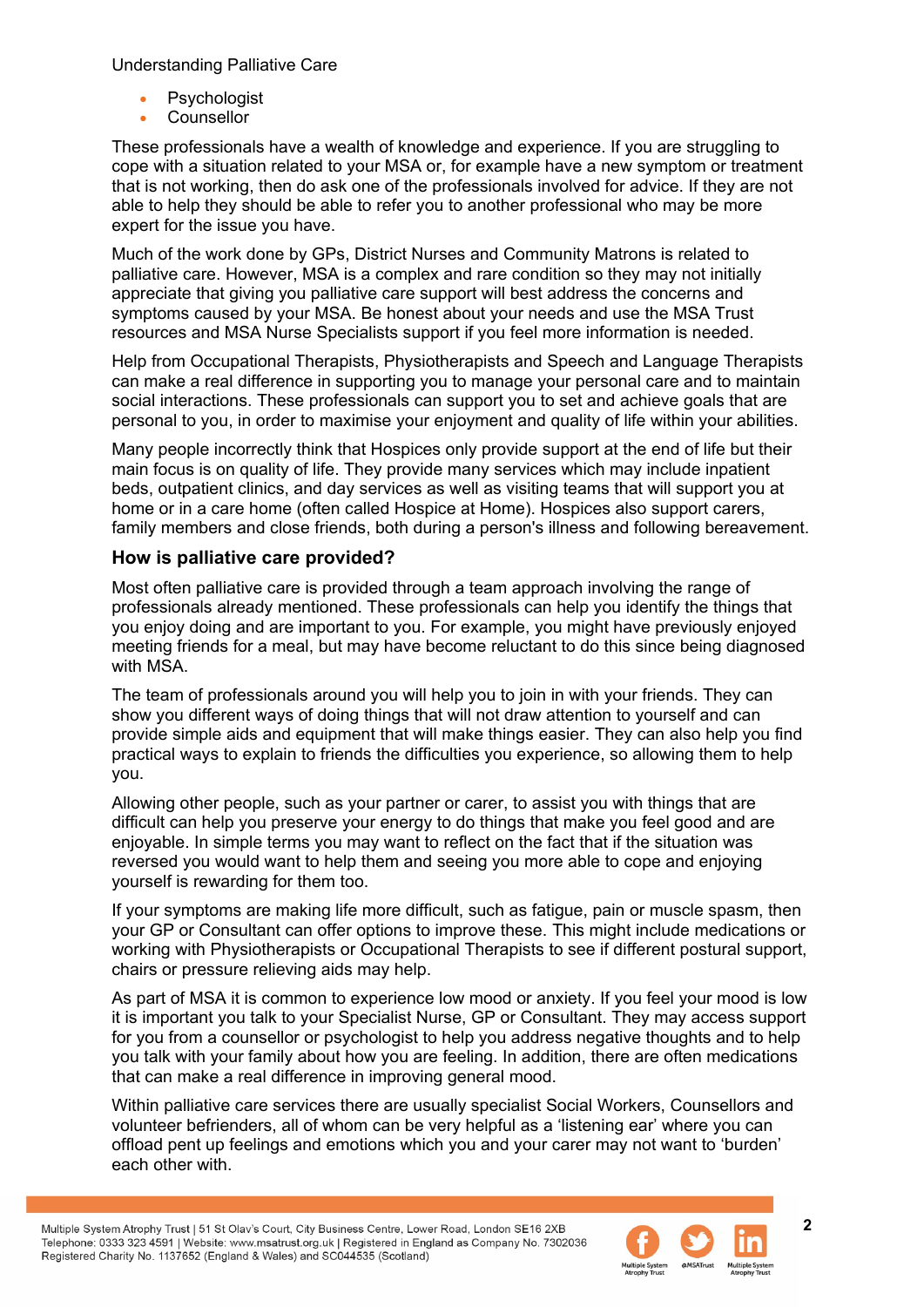# **Where is palliative provided?**

Palliative care can be provided to you wherever you prefer, for example:

- At home From your local team of professionals as described above; plus hospices and palliative care teams support people at home with a range of services including pain and symptom management advice, hands-on care, practical advice and financial information. Hospices may also offer practical support and respite services.
- Day Hospices A Day Hospice provides you with extra care and the support you need. The care and support offered may include the following: medical and nursing care; rehabilitation; creative therapies, such as art therapy and music therapy and various complementary therapies. The Day Hospice also offers you the chance to meet other people going through similar experiences. These services may be available as part of a planned day visit, or as appointments on a drop-in basis.
- Hospitals Specialist palliative care teams are often located in hospitals and hospice inpatient units. You may be admitted to a hospice or hospital palliative care inpatient unit at an early stage of your illness for a short period of specific focussed care, to control symptoms such as pain or muscle spasm; or for rehabilitation after treatment. You may also have the option to be admitted to a hospice during the final stages of your illness.

# **What other support is available?**

- The MSA Trust run regional Support Groups which meet a few times a year, providing a place to speak with other people affected by MSA
- Our MSA Health Care Specialists can provide you with information and support about palliative care
- The Local Advisor for Parkinson's Disease in your area is also an invaluable contact for knowledge about other resources you could access
- Your local social services, Age UK, Citizens Advice and library are useful contacts to provide information about local support
- These services are also very helpful for checking you are aware of the financial benefits you may be entitled to and you can seek confidential personalised advice from Turn2us [\(www.turn2us.org.uk\)](http://www.turn2us.org.uk/) or the Department of Work and Pensions [\(www.gov.uk/government/organisations/department-for-work-pensions\)](http://www.gov.uk/government/organisations/department-for-work-pensions) directly
- If you live in Eire please visit [www.citizensinformation.ie](http://www.citizensinformation.ie/) for further information and advice on benefits and how to claim the green medical and long term illness cards
- We have a Social Welfare Specialist who may also be able to advise you about benefits and care options.

It is important to access all the practical and financial support you are entitled to – these are there to maintain your independence and wellbeing.

Claiming entitlements through eligible benefits like Attendance Allowance or Personal Independence Payment (depending on your age) can for example, help you pay for wheelchair accessible taxis and meet some of the additional costs of living with MSA.

Other aspects of personal care you may need help with could be everyday tasks, like getting up, and washing and dressing which can sometimes become a struggle. When you feel that more help is needed you should contact your local authority social services adult disability team. As well as considering your needs as somebody with MSA, Social Workers should also include the needs of your main carer (if you have one) and what help and support would be useful to them. For example, it may be possible to receive support whilst your carer has some time out, say to go to the hairdressers, attend a health appointment, go shopping or just have a day out.

Sometimes, when partners and family are providing a lot of care, social services will advise how you can get respite care to give carers a total break.

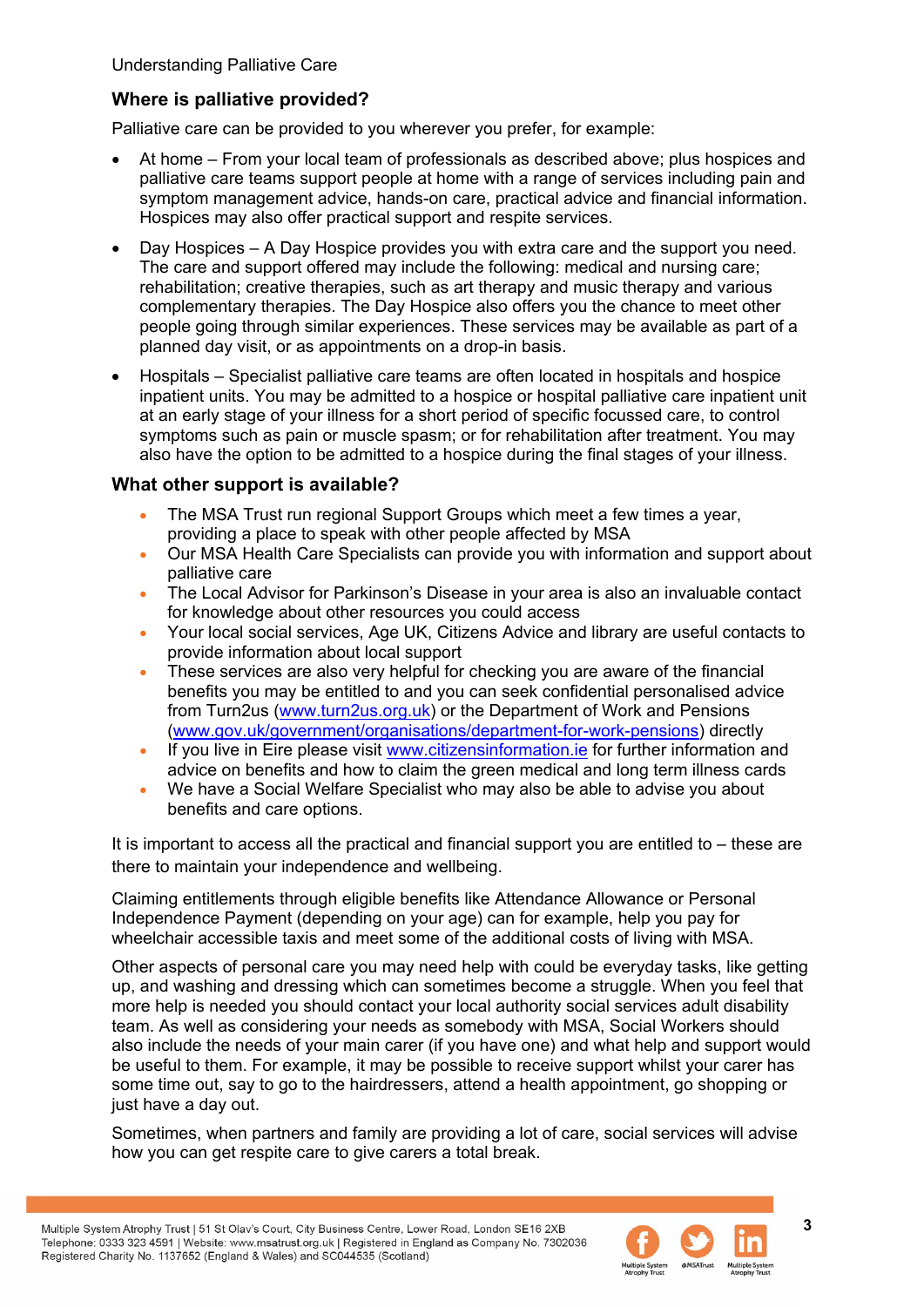#### Understanding Palliative Care

In certain circumstances your GP, Social Worker or District Nurse may call on other services, such as a local Marie Curie service or Hospice at Home team to give help overnight, allowing your carer to get a full night's sleep.

#### **Next Steps**

It is important to speak to your GP, District Nurse or Community Matron (if you have one), or Public Health Nurse in you live in Eire, about your palliative care options and wishes as they will know the range of support that is available and will help co-ordinate this.

Many GP practices have a case management register. This register ensures that GPs and the community therapy and nursing teams keep up to date with each other about your care and any decisions and wishes you have. A member of the team may be identified as your 'keyworker' and take responsibility to keep everyone involved in your care up to date.

They will also include a review of your care needs. The review process provides opportunities:

- to consider any changes that are occurring
- to address any new concerns that are arising
- to share ideas as to how these may be best managed
- to address any continuing concerns that have not been resolved despite interventions to try to address them.

Within a review thought should be given to potential care needs that are likely to occur in the foreseeable future. This will allow you to make the right decisions and to know who is best placed to help with the choices you have and how they can best be managed.

#### **Helpful Contacts**

#### **Hospice UK**

Find out information on local hospices in your area and the services they offer.

Tel: 020 7520 8200

[www.hospiceuk.org](http://www.hospiceuk.org/)

#### **The National Council for Palliative Care**

34-44 Britannia Street, London WC1X 9JGT: 020 7697 1520

<http://www.ncpc.org.uk/>

**Scottish Partnership for Palliative Care - [www.palliativecarescotland.org.uk](http://www.palliativecarescotland.org.uk/)  Irish Association for Palliative Care - [www.iapc.ie](http://www.iapc.ie/)**